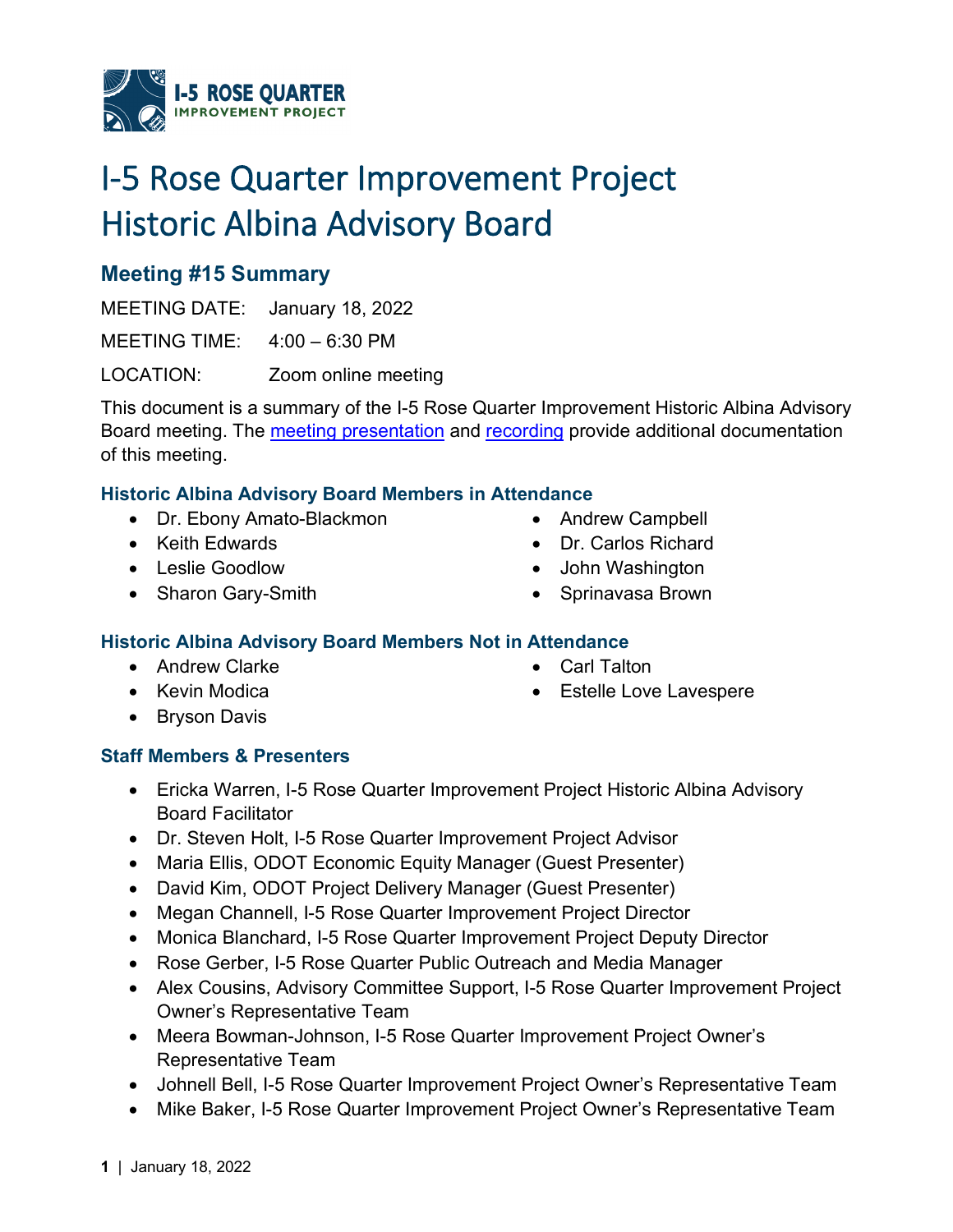- Natalie Warner, Technical Support, I-5 Rose Quarter Improvement Project Owner's Representative Team
- Logan Cullums, Notetaker, I-5 Rose Quarter Improvement Project Owner's Representative Team

# **Agenda**

- Welcome, Introduction, Agenda Review
- Public Comment
- Project Updates
	- o Director's Update
	- o 2022 Milestones
- ODOT's Action on Social Justice
- Youth Engagement Opportunities
- Performance Measures Continued
- Next Steps/Adjourn

# **Welcome, Introduction, Agenda Review**

Ericka Warren, Historic Albina Advisory Board Facilitator, welcomed board and participants, provided an overview of the meeting, and reminded everyone of the numbers for public comment and technical assistance. She also reminded committee members of the seven principles of agreement to guide their participation in today's meeting.

## **Public Comment**

Natalie reminded attendees that the time limit for public comment is two minutes. Two written public comments were received before the meeting.

One verbal public comment was received from Richard Chavez. Richard introduced himself to the board. He works with WSP, is based in San Diego, and will be helping with performance measures.

# **Project Updates**

Megan Channell, Project Director, provided a project update on the project webpage, the Governor's letter of agreement with regional and local agencies, the project finance plan process, and 2022 milestones.

# **ODOT's Action on Social Equity**

Maria Ellis, Economic Equity Manager at ODOT, started off the presentation.

- ODOT is currently reviewing their policies from an equity standpoint.
- Making these kinds of social changes is difficult work and the team is currently making the business case for valuing diversity, equity and inclusion.
- Maria's team is using the social equity lens to select and evaluate projects who benefits and who is harmed?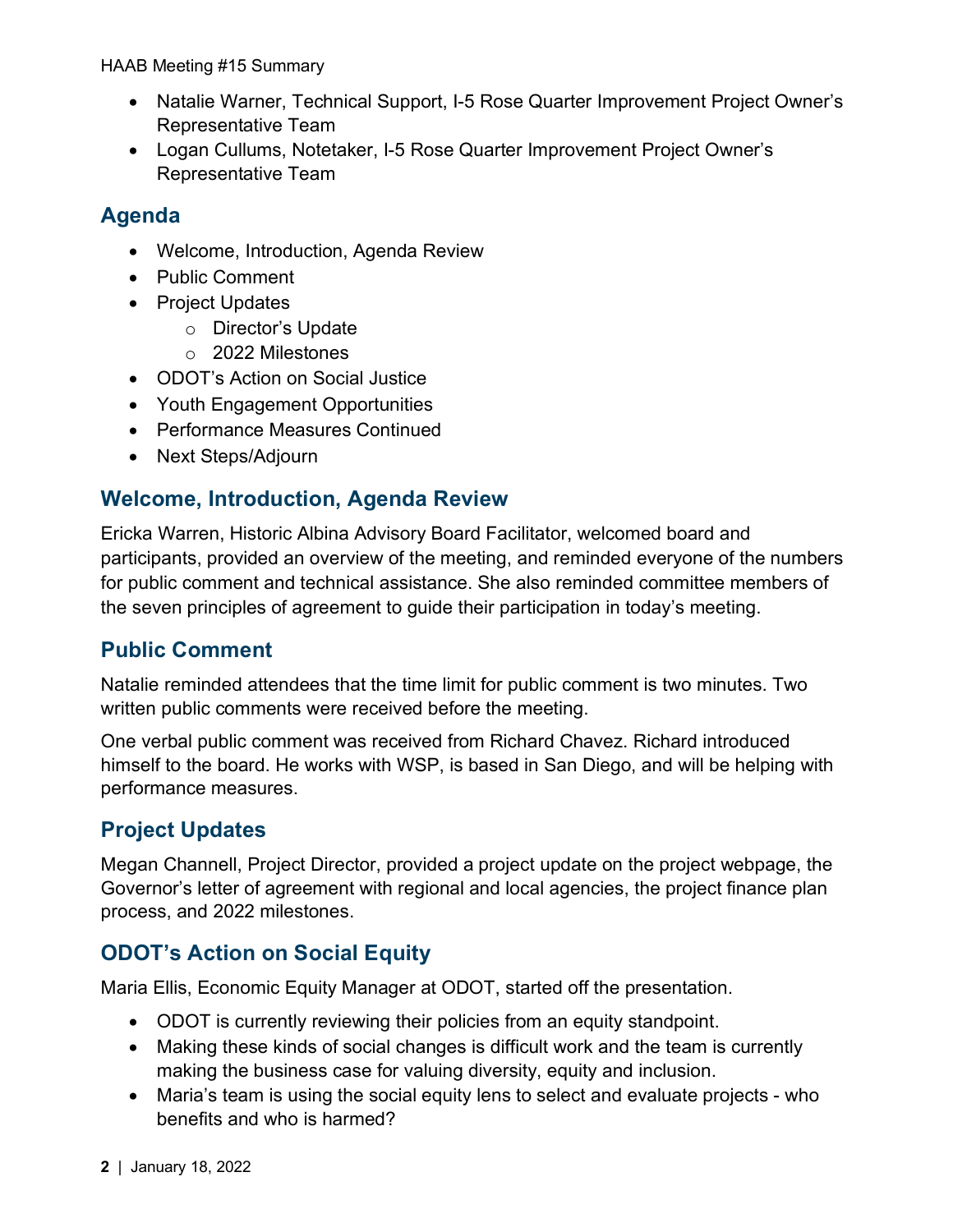• A goal of ODOT's Strategic Action Plan (SAP) in 2022 is "More dollars to BIPOC and women owned firms." Data collection will need to be improved to more clearly track this.

David Kim, Statewide Project Delivery Manager for ODOT, continued the presentation.

- The "racetrack" graphic provides a high-level overview of ODOT's project delivery status.
- ODOT is averaging \$600 million on projects per year, over \$2 billion in the 4-year STIP cycle.
- A major focus is figuring out how to apply social equity to project delivery. Statewide project delivery initiatives hold contractors to ODOT's goals and targets. Every project team has to answer a series of equity-related questions.
- The Oregon Social Equity Map is a tool to help Oregonians hold ODOT accountable. Also helps ODOT focus on seeking input and feedback from communities that have been ignored or harmed in the past.

## **Discussion**

Dr. Richard commented that he got the "What" from the presentation but is missing the "How." He said that when you take a process of this magnitude, the "How" is important.

- David responded that there are many facets to this, but ODOT is starting with their people, and they are working on incorporating equity language into all position descriptions. They are also in the process of developing the next STIP, and every project that is scoped must answer 5 equity questions. These questions can impact funding. Projects that address equity can be funded at a higher level than projects that don't. This is gathering info that we've never collected before. ODOT is are looking to community organizations and advisory committees to hold us accountable.
- Maria added that it's hard to come up with a satisfying answer because ODOT is in the early stages of a long and incremental process. A recent barriers analysis is a frank look at how ODOT is falling short.

Dr. Richard commented that it seems like ODOT is trying to build the plane as they are flying it. He asks how ODOT will measure progress and success?

• Maria responded that one way to measure success is by looking at economic opportunity, so measuring increased dollars to BIPOC and women-owned firms.

Dr. Richard asked if there is a committee comprised of both ODOT employees and community members to inform ODOT's work on social equity? It is important for the team to be surrounded by individuals who have been here a long time and understand the history of the area.

• Ericka reiterated that this committee includes individuals who have lived with and through the problems we've discussed and shifted to a discussion on youth engagement opportunities.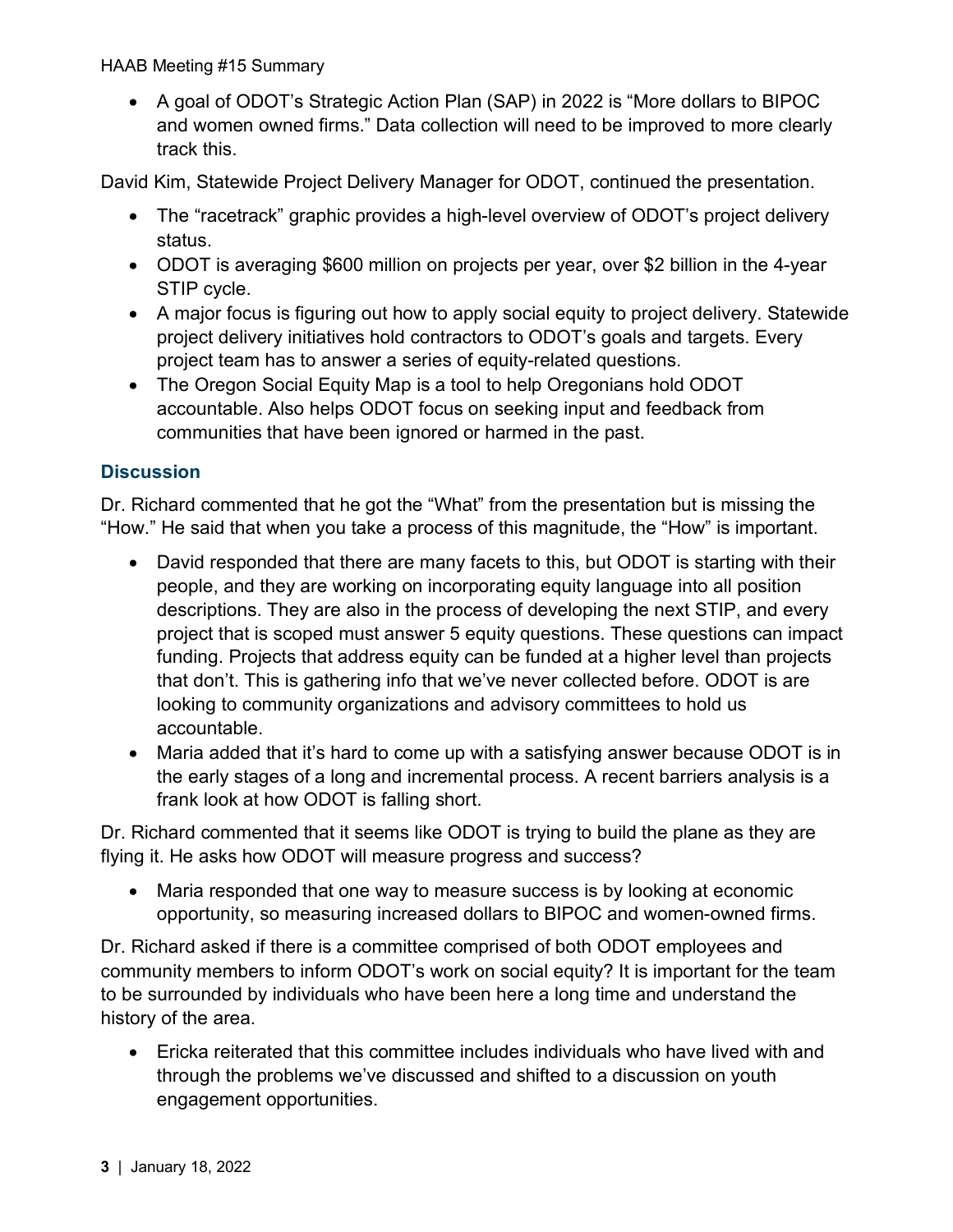# **Youth Engagement Opportunities**

Ericka acknowledged that, at past meetings, committee members have said that this work should be multigenerational. The May 14 workshop at Camp ELSO could be a good opportunity to engage with youth.

Ericka asks the board if there are other groups we should engage. The team is currently looking at iUrban Teen. BEAM, POIC and Rosemary Anderson High School were suggested in the chat.

### **Discussion**

John Washington commented that this work tends to focus a lot on contracting and construction. If we are going to reach young people, we need to show them how other career paths can parallel with these projects.

Keith Edwards asked if ODOT was talking about internal and/or external policies. He also asked if ODOT is consulting with their BIPOC employees.

- Maria responded that these are the kind of things they are working on.
- David added that ODOT does have internal policies that all employees must be trained on. ODOT has a core value of safety and they need to get there with equity.
- Keith suggested Upstander Bystander as a resource. He thinks they are in the right direction but to make sure they connect with long-time community members.

Dr. Richard asked if ODOT has accountability measures in place.

- David responded that ODOT is internally accountable to performance measures and evaluation of these measures. He also said that groups like this provide public accountability.
- Dr. Richard asked how managers who refuse or struggle to engage with this topic are held accountable by ODOT.
- Maria responded that there are certain people who will never buy into this, but that they are still required to deliver on certain metrics, and are held accountable through the performance evaluation process.
- Keith Edwards indicated that discipline needs to be a part of accountability. An action can feel insignificant to the perpetrator but severe to the victim.
- David responded that ODOT has progressive discipline up to and including dismissal.
- Keith added that ODOT should treat equity infractions the same as safety issues.

Dr. Armato asked if it is possible for the HAAB to have input on setting expectations and consequences within the scope of the Rose Quarter project.

Sharon Gary-Smith commented that she appreciates how Dr. Richard kept pushing in this conversation and she appreciates the responses. In her work she has noticed discomfort and resistance from state agencies toward transformation and change. She would love for ODOT to be leading-edge for new rules of engagement.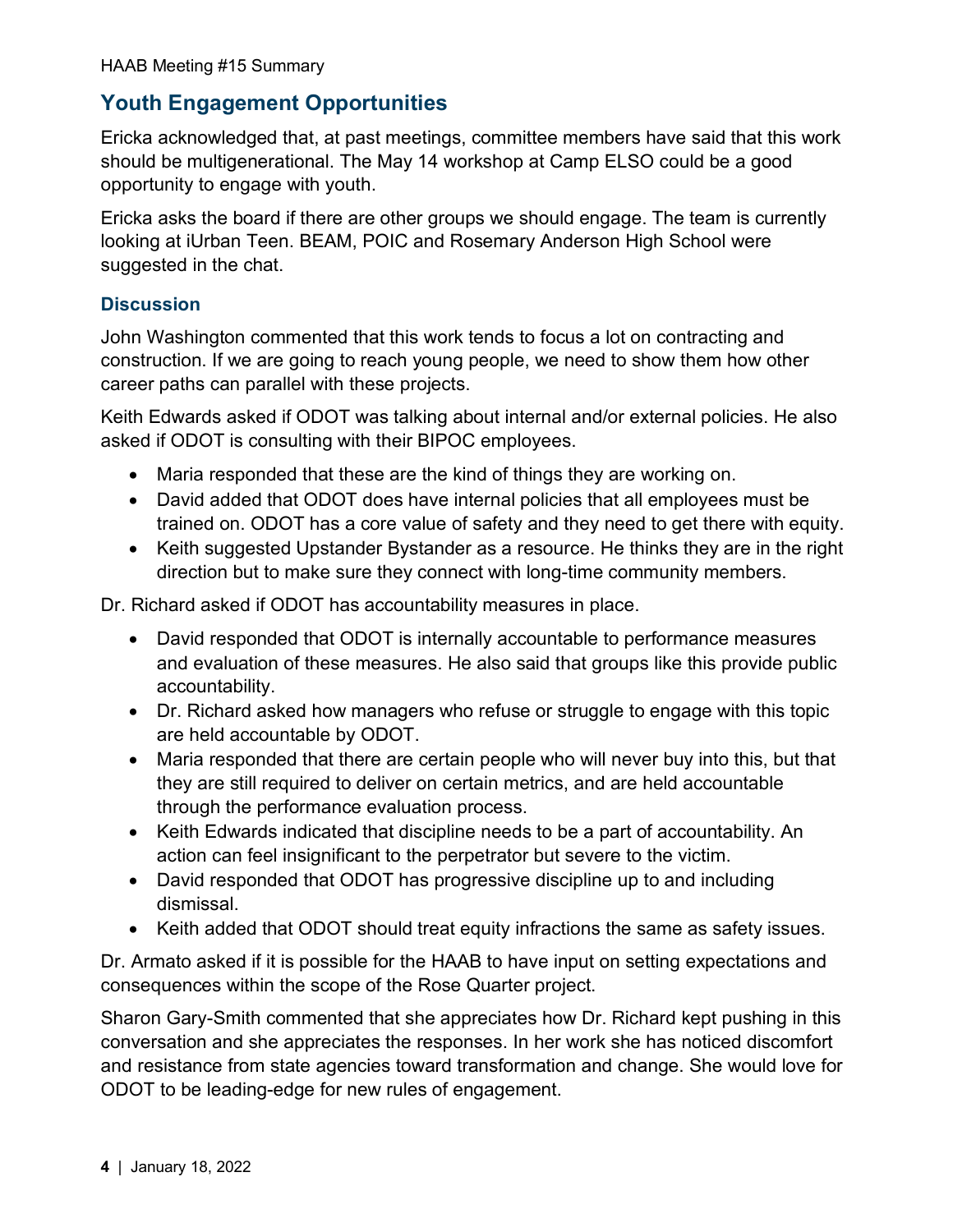• Megan responded that the last part of this meeting is about performance measures, and this is how the team will be held accountable. She appreciates everyone's comments tonight.

Ericka said that these are the discussions that need to be had, and that this does not have to be the last time HAAB engages on this topic. She wants to make sure we don't shortchange our conversation around youth engagement, and that Sprinavasa wants to make sure she is moving in the right direction.

Sharon asked about the time frame for the youth engagement process.

• Sprinavasa responded that the workshop will be 4 hours long on May 14. She would like to start off with a discussion of history and context. Hopefully some HAAB members can participate in that. She said that there will also be time to educate participants on what engagement looks like in a government process. Participants will also have time for breakouts with the design team, after which the group will develop consensus around the top 3 things they would like the project team to move forward on. After the event, the project team will provide an update on what they moved forward with and why.

Ericka stated that there was a question in the chat around age group.

• Sprinavasa responded that this session will be focused on high-school students. College-age students may also participate. She would also like to discuss how to replicate this at the middle-school age. She recently talked with educators at Tubman, and feels it's really important to give these students an opportunity to engage.

Ericka said that this is a developing conversation, so there will be other opportunities to discuss this.

# **Performance Measures**

Monica said that the focus for this discussion is the critical topic of restorative justice. She reiterated that these are truly draft measures. The design collaboration document was distributed via Google Docs so that HAAB members who couldn't attend tonight can provide comments that way.

Monica reviewed the Quantitative Measures slide first. She noted that during the Design Collaboration Forum, the project team was asked to consider including a time frame for these measures, and to include and track executive-level promotions. She said that the glossary has been revised and refined based on feedback from the Design Collaboration Forum. Some definitions were also changed.

Monica added that after this initial work on the performance measures, the project team will come back to the HAAB to discuss goal-setting.

Ericka asked the group if there is there is anything the HAAB is missing. She also stated that these measures are intended to have value in the community.